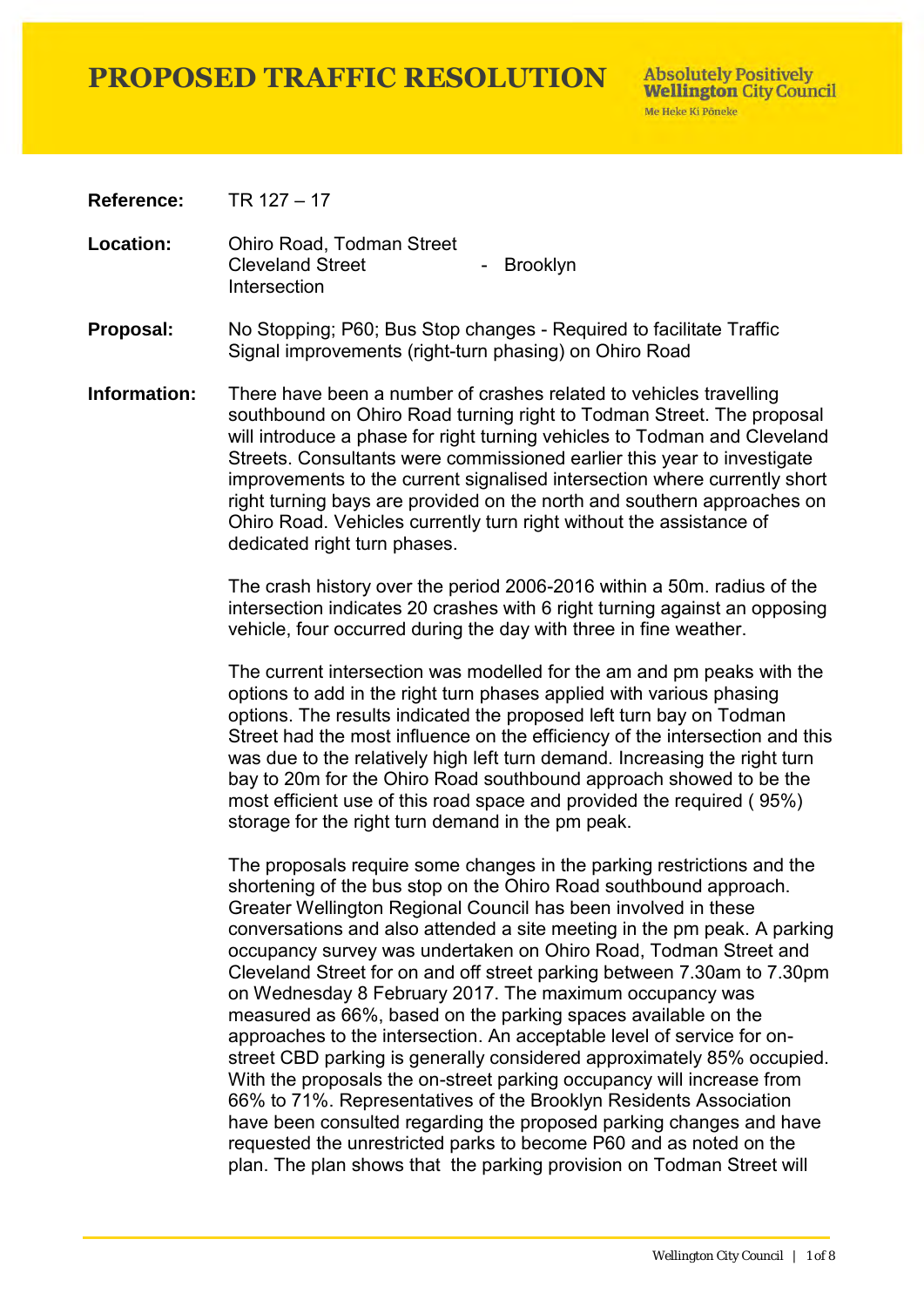reduce from 20 to 16 with 6 spaces assigned as P60 ( 8am-6 pm Mon-Sat. The parking availability on Ohiro Road (north) will reduce from 12 to 9 spaces. On Ohiro Road (south) the current parking spaces will become P60 time limited to improve turnover in all cases.

Parking Change: Loss of parking 7 spaces and a change of the 15 unrestricted parking spaces to P60.

#### **Key Dates:**

| 1) Advertisement in the Dominion Post<br>Newspaper                                   | 26 September 2017 |
|--------------------------------------------------------------------------------------|-------------------|
| 2) Feedback period closes.                                                           | 13 October 2017   |
| 3) If no objections received report sent to City<br>Strategy Committee for approval. | 16 November 2017  |
| A) If abinationa are resoluted further conquitation                                  |                   |

4) If objections are received, further consultation, amendment/s, or proceed with explanation as appropriate.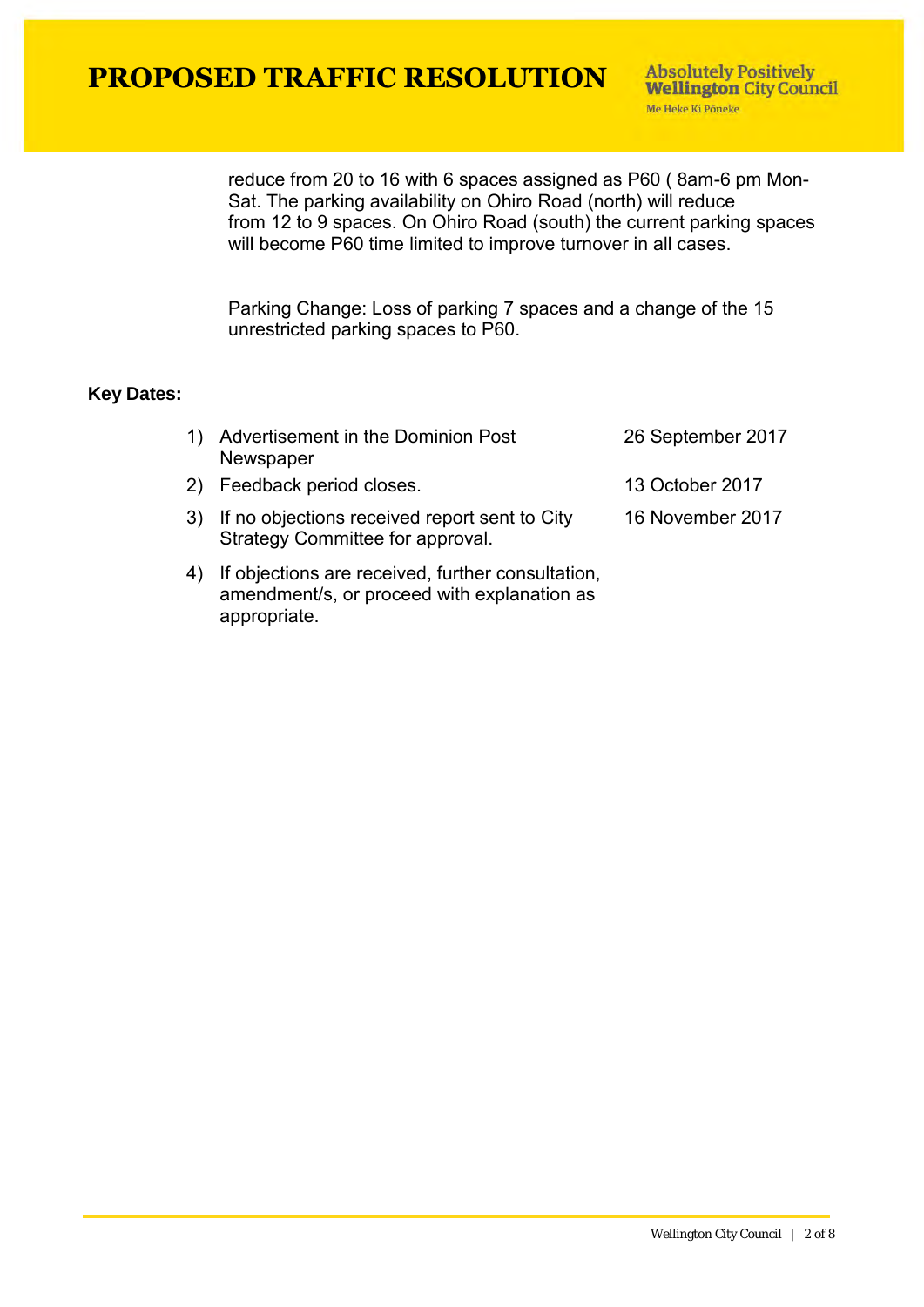#### **Legal Description:**

*Delete from Schedule D (No Stopping) of the Traffic Restrictions Schedule* 

| <b>Column One</b> | Column Two                   | <b>Column Three</b>                                                                                                                                                                                                                                         |
|-------------------|------------------------------|-------------------------------------------------------------------------------------------------------------------------------------------------------------------------------------------------------------------------------------------------------------|
| <b>Ohiro Road</b> | No Stopping, At All<br>times | West side, commencing 4 metres<br>north of its intersection<br>with<br>(Grid<br>Todman Street<br>coordinates $X = 1,747,605.2m$ ,<br>$Y = 5,425,847.2m$ , and and<br>extending in a northerly direction<br>following the western kerbline for<br>21 metres. |

*Add to Schedule D (No Stopping) of the Traffic Restrictions Schedule* 

| West side, commencing 4 metres<br>north of its intersection with<br>Todman Street (Grid coordinates<br>$X=1,747,605.2m$ , $Y=5,425,847.2m$ ,<br>and extending in a northerly<br>direction following the western<br>kerbline for 27 metres. |
|--------------------------------------------------------------------------------------------------------------------------------------------------------------------------------------------------------------------------------------------|
|                                                                                                                                                                                                                                            |

 *Delete from Schedule B (Class Restricted) of the Traffic Restrictions Schedule* 

| <b>Column One</b> | <b>Column Two</b> | <b>Column Three</b>                                                                                                                                                                                                                                 |
|-------------------|-------------------|-----------------------------------------------------------------------------------------------------------------------------------------------------------------------------------------------------------------------------------------------------|
| <b>Ohiro Road</b> | <b>Bus Stop</b>   | East side, commencing 114.5<br>metres south of its intersection<br>with Bretby Crescent<br>(Grid coordinates $X=1,747,649.7$<br>$m, Y= 5,426,016.2m,$ and<br>extending in a southerly direction<br>following the eastern kerbline for<br>23 metres. |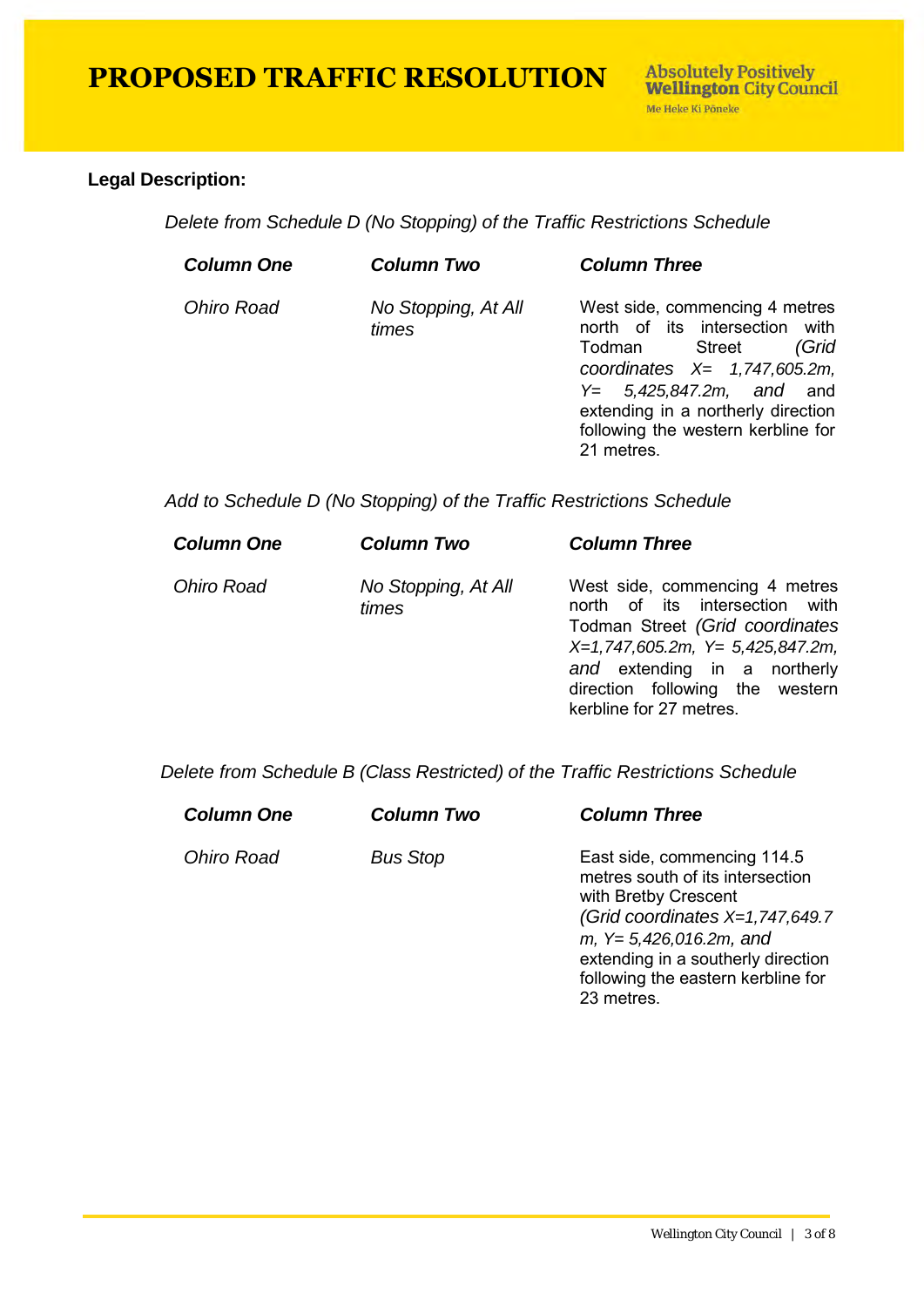*Add to Schedule B (Class Restricted) of the Traffic Restrictions Schedule* 

| <b>Column One</b> | <b>Column Two</b> | <b>Column Three</b>                                                                                                                                                                                                                                |
|-------------------|-------------------|----------------------------------------------------------------------------------------------------------------------------------------------------------------------------------------------------------------------------------------------------|
| <b>Ohiro Road</b> | <b>Bus Stop</b>   | East side, commencing 114.5<br>metres south of its intersection<br>with Bretby Crescent<br>(Grid coordinates $X=1,747,649.7$<br>$m, Y=5,426,016.2m,$ and<br>extending in a southerly direction<br>following the eastern kerbline for<br>13 metres. |

*Add to Schedule D (No Stopping) of the Traffic Restrictions Schedule* 

| <b>Column One</b> | <b>Column Two</b>            | <b>Column Three</b>                                                                                                                                                                                                                                          |
|-------------------|------------------------------|--------------------------------------------------------------------------------------------------------------------------------------------------------------------------------------------------------------------------------------------------------------|
| <b>Ohiro Road</b> | No Stopping, At All<br>times | East side, commencing<br>106.5<br>metres south of its intersection with<br>(Grid<br><b>Bretby Crescent</b><br>coordinates $X=1,747,649.7$ m, Y=<br>$5,426,016.2m$ , and extending in a<br>southerly direction following the<br>eastern kerbline for 9 metres |
|                   |                              |                                                                                                                                                                                                                                                              |

*Delete Schedule D (No Stopping) of the Traffic Restrictions Schedule* 

| <b>Column One</b> | Column Two                   | <b>Column Three</b>                                                                                                                                                                                                                                                                        |
|-------------------|------------------------------|--------------------------------------------------------------------------------------------------------------------------------------------------------------------------------------------------------------------------------------------------------------------------------------------|
| <b>Ohiro Road</b> | No Stopping, At All<br>times | East side, commencing 144 metres<br>east of its intersection with Bretby<br>Crescent (Grid coordinates<br>$X=1,747,649.7$ m, $Y=5,426,016.2$ m,<br>and extending in a southerly<br>direction following the eastern<br>kerbline for 14 metres to its<br>intersection with Cleveland Street. |

*Add to Schedule D (No Stopping) of the Traffic Restrictions Schedule* 

| <b>Column One</b> | <b>Column Two</b>            | <b>Column Three</b>                                                                                                                                                                                                                          |
|-------------------|------------------------------|----------------------------------------------------------------------------------------------------------------------------------------------------------------------------------------------------------------------------------------------|
| <b>Ohiro Road</b> | No Stopping, At All<br>times | East side, commencing 127 metres<br>east of its intersection with Bretby<br>Crescent (Grid coordinates<br>$X=1,747,649.7$ m, $Y=5,426,016.2$ m,<br>and extending in a southerly<br>direction following the eastern<br>kerbline for 35 metres |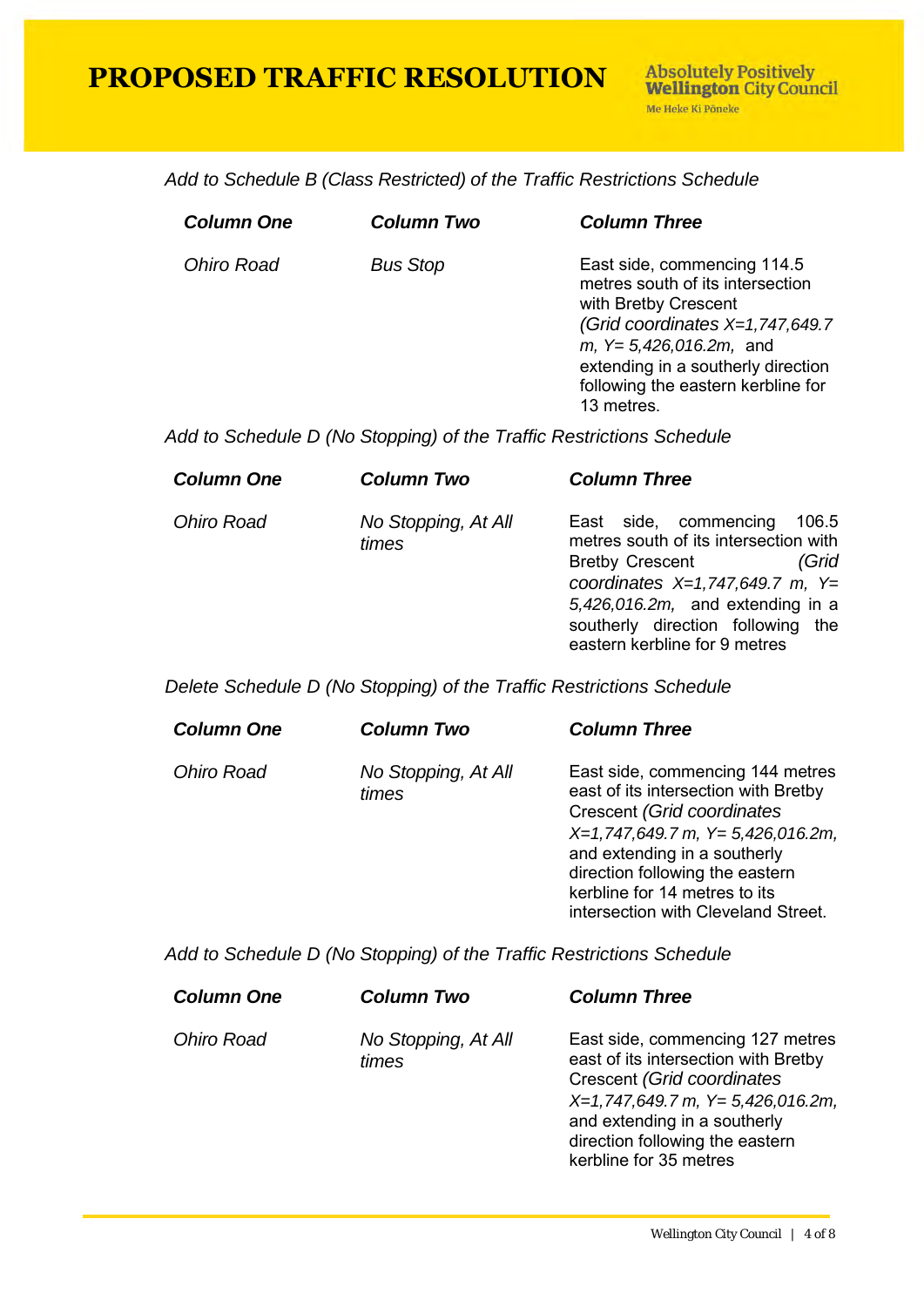*Add to Schedule A (Time Restricted) of the Traffic Restrictions Schedule* 

| <b>Column One</b> | <b>Column Two</b>                                   | <b>Column Three</b>                                                                                                                                                                                                                                                                                |
|-------------------|-----------------------------------------------------|----------------------------------------------------------------------------------------------------------------------------------------------------------------------------------------------------------------------------------------------------------------------------------------------------|
| Ohiro Road        | Time-limited parking<br>(P60, 8am-6pm, Mon-<br>Sat) | East side, commencing 23 metres<br>east of its intersection with<br><b>Cleveland Street Crescent (Grid</b><br>coordinates $X = 1,747,623.5m$ , $Y =$<br>5,425,839.736 m, and extending<br>in a southerly direction following<br>the eastern kerbline for 10 metres<br>(parallel parking 2 spaces). |

*Add to Schedule A (Time Restricted) of the Traffic Restrictions Schedule* 

| <b>Column One</b> | <b>Column Two</b>                                   | <b>Column Three</b>                                                                                                                                                                                                                                                                             |
|-------------------|-----------------------------------------------------|-------------------------------------------------------------------------------------------------------------------------------------------------------------------------------------------------------------------------------------------------------------------------------------------------|
| Ohiro Road        | Time-limited parking<br>(P60, 8am-6pm, Mon-<br>Sat) | East side, commencing 40 metres<br>east of its intersection with<br><b>Cleveland Street Crescent (Grid</b><br>coordinates $X = 1,747,623.5m$ ,<br>$Y=5,425,839.7 m$ , and extending<br>in a southerly direction following<br>the eastern kerbline for 16 metres<br>(parallel parking 3 spaces). |

*Delete from Schedule A (Time Limited Parking) of the Traffic Restrictions Schedule* 

| <b>Column One</b>    | <b>Column Two</b>                                   | <b>Column Three</b>                                                                                                                                                                                                                                                              |
|----------------------|-----------------------------------------------------|----------------------------------------------------------------------------------------------------------------------------------------------------------------------------------------------------------------------------------------------------------------------------------|
| <b>Todman Street</b> | Time-limited parking<br>(P60, 8am-6pm, Mon-<br>Sat) | North side, commencing 12.5<br>metres west of its intersection<br>Ohiro Road<br>(Grid<br>with<br>coordinates $X = 1,747,605.2$ m, $Y =$<br>5,425,847.2 m, and extending in<br>a westerly direction following the<br>western kerb line for 16 metres<br>(angle parking 6 spaces). |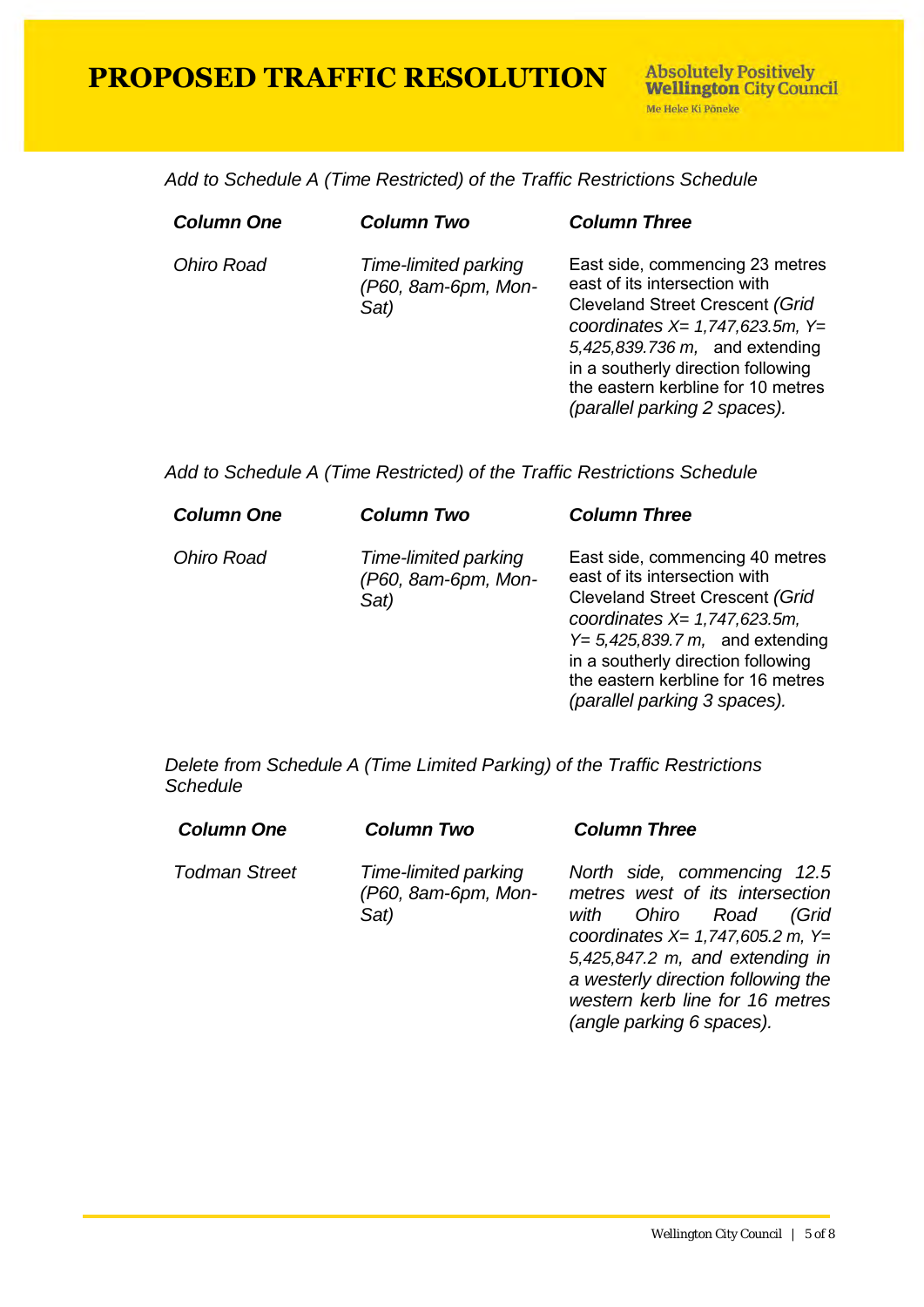*Add to Schedule A (Time Limited Parking) of the Traffic Restrictions Schedule* 

| <b>Column One</b>    | <b>Column Two</b>                                   | <b>Column Three</b>                                                                                                                                                                                                                                                               |
|----------------------|-----------------------------------------------------|-----------------------------------------------------------------------------------------------------------------------------------------------------------------------------------------------------------------------------------------------------------------------------------|
| <b>Todman Street</b> | Time-limited parking<br>(P60, 8am-6pm, Mon-<br>Sat) | North side, commencing 12.5<br>metres west of its intersection<br>with Ohiro Road (Grid<br>coordinates $X = 1,747,605.2$ m,<br>$Y = 5,425,847.2$ m, and<br>extending in a westerly direction<br>following the northern kerb line<br>for 11 metres (parallel parking 2<br>spaces). |
|                      |                                                     |                                                                                                                                                                                                                                                                                   |

*Add to Schedule D (No Stopping) of the Traffic Restrictions Schedule* 

| <b>Column One</b>    | <b>Column Two</b>  | <b>Column Three</b>                                                                                                                                                                                                                                      |
|----------------------|--------------------|----------------------------------------------------------------------------------------------------------------------------------------------------------------------------------------------------------------------------------------------------------|
| <b>Todman Street</b> | <b>No Stopping</b> | North side, commencing 5.5<br>metres west of its intersection<br>Ohiro Road<br>(Grid<br>with<br>coordinates $X = 1,747,605.2$ m, $Y =$<br>5,425,847.2 m, and extending in<br>a westerly direction following the<br>Northern kerb line for 7.0<br>metres. |

*Add to Schedule A (Time Limited Parking) of the Traffic Restrictions Schedule* 

| <b>Column One</b>    | <b>Column Two</b>                                   | <b>Column Three</b>                                                                                                                                                                                                                                                                               |
|----------------------|-----------------------------------------------------|---------------------------------------------------------------------------------------------------------------------------------------------------------------------------------------------------------------------------------------------------------------------------------------------------|
| <b>Todman Street</b> | Time-limited parking<br>(P60, 8am-6pm, Mon-<br>Sat) | South side, commencing 4.5<br>metres south west of its<br>intersection with Ohiro<br>$Read(Grid coordinates X=$<br>$1,747,608.5649$ m, Y=<br>5,425,832.215 m, and extending<br>in a south westerly direction<br>following the southern kerb line<br>for 24 metres (parallel parking 4<br>spaces). |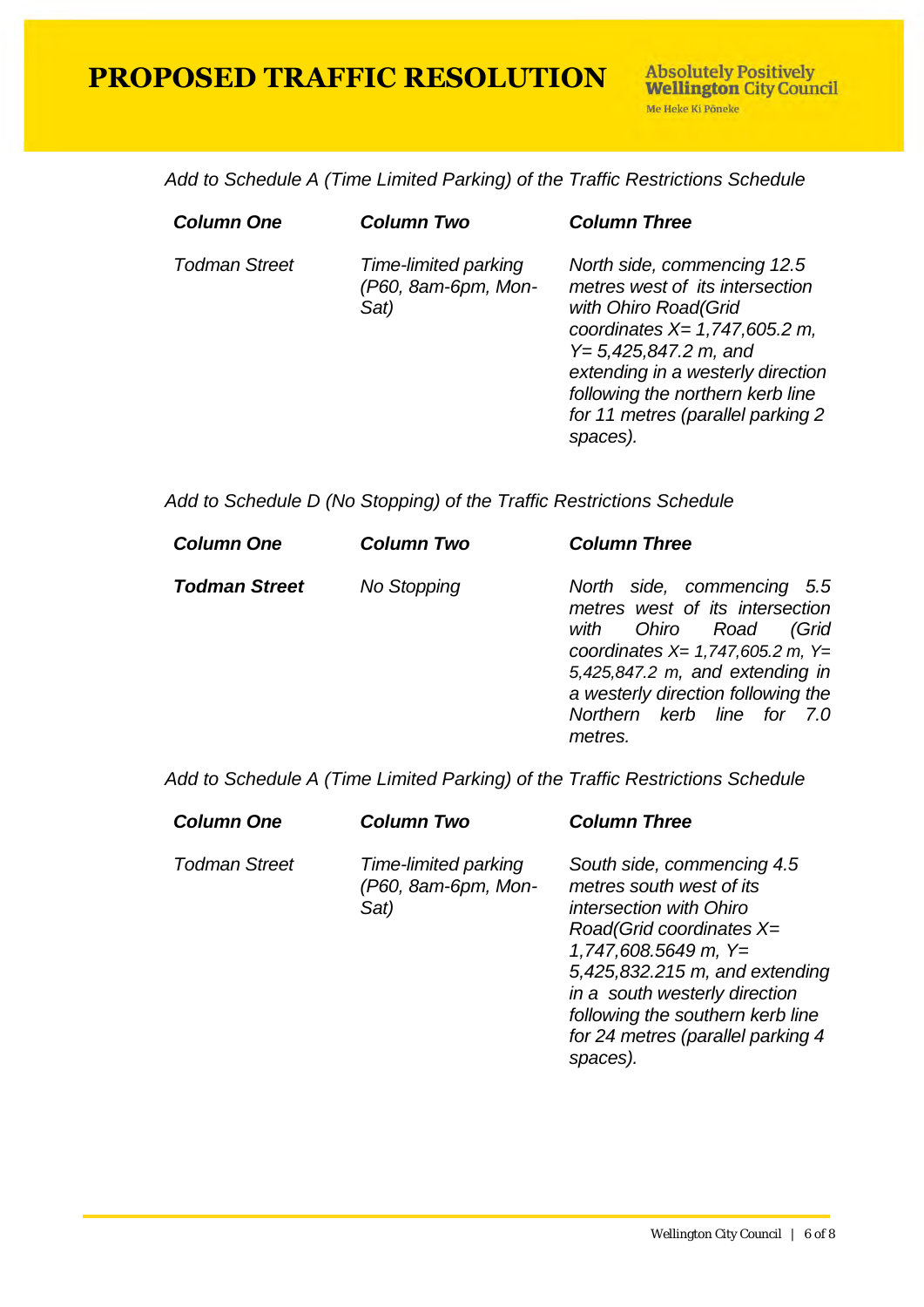**Absolutely Positively Wellington City Council** Me Heke Ki Põneke

Approved By: Steve Spence (Chief Transport Advisor) Date: 20/09/17

Prepared By: Charles Kingsford (Principal Traffic Engineer / Team Leader)

#### **WCC Contact:**

Charles Kingsford **Principal Traffic Engineer / Team Leader** Transport Group – Network Operations Wellington City Council 101 Wakefield Street / PO Box 2199, **Wellington** Phone: +64 4 803 8641 Fax: +64 4 801 3009 Email: Charles.Kingsford@wcc.govt.nz